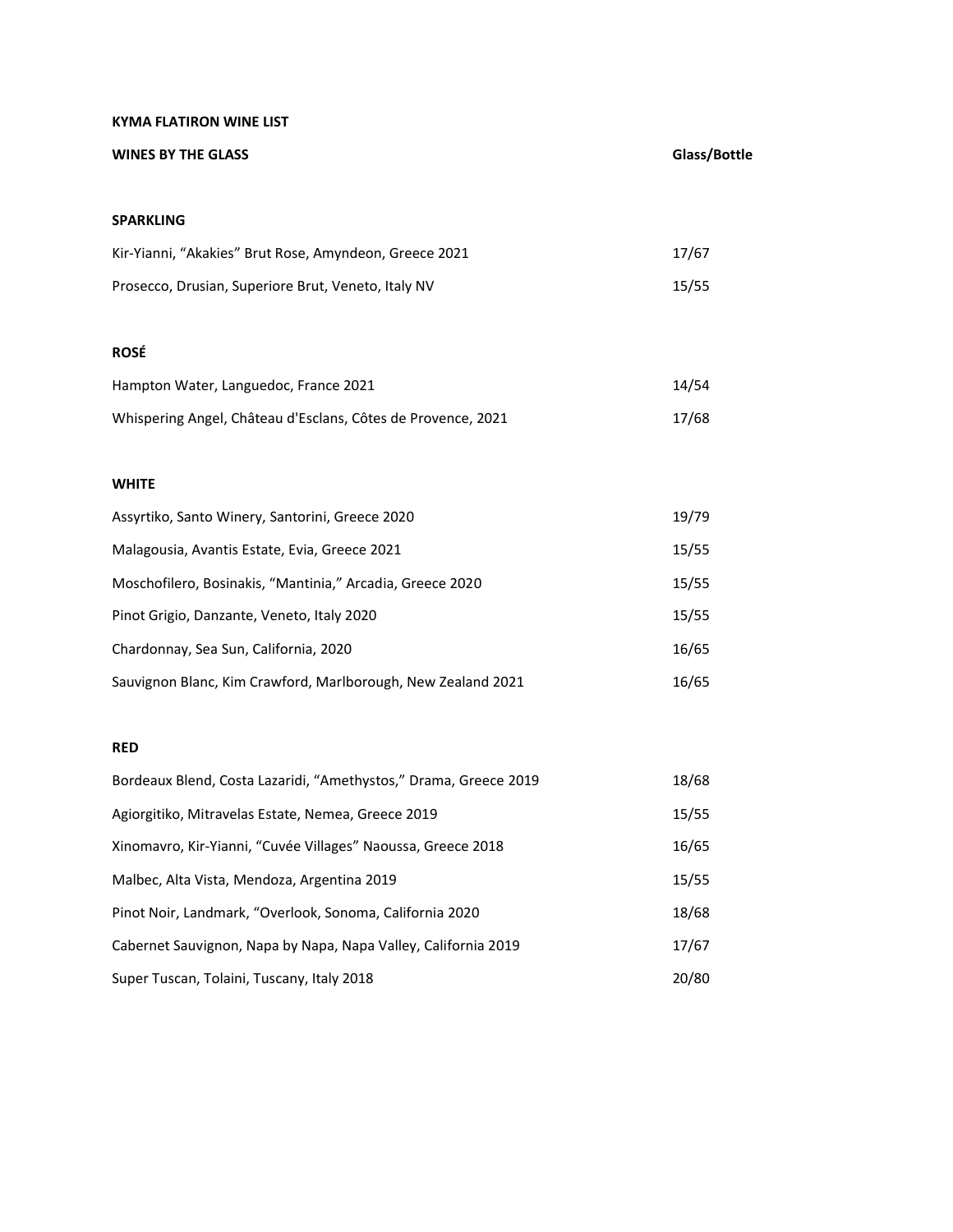## **BY THE BOTTLE**

### **ROSÉ**

| Notorious Pink, France 2021                                          | 55   |
|----------------------------------------------------------------------|------|
| Rock Angel, Château d'Esclans, Côtes de Provence, France 2021        | 110  |
| Rock Angel, Château d'Esclans, Côtes de Provence, France 2021 (1.5L) | 220. |

## **CHAMPAGNE**

| Moet & Chandon, Imperial Brut NV                  | 150 |
|---------------------------------------------------|-----|
| Moet & Chandon Imperial Brut NV (1.5L)            | 350 |
| Veuve Cliquot, "Premier Cuvee" Brut NV            | 150 |
| Veuve Cliquot, Brut Rosé NV                       | 150 |
| Veuve Cliquot, "Yellow Label" Brut NV (1.5L)      | 350 |
| Perrier-Jouët, Brut NV                            | 165 |
| Perrier-Jouët, Brut Rosé NV                       | 165 |
| Billecart-Salmon, Brut Rose NV                    | 210 |
| Billecart-Salmon, "Cuvee Nicholas Francoise" 2006 | 410 |
| Dom Perignon, Brut 2012                           | 650 |
| Dom Perignon, "Luminous," Brut 2012               | 850 |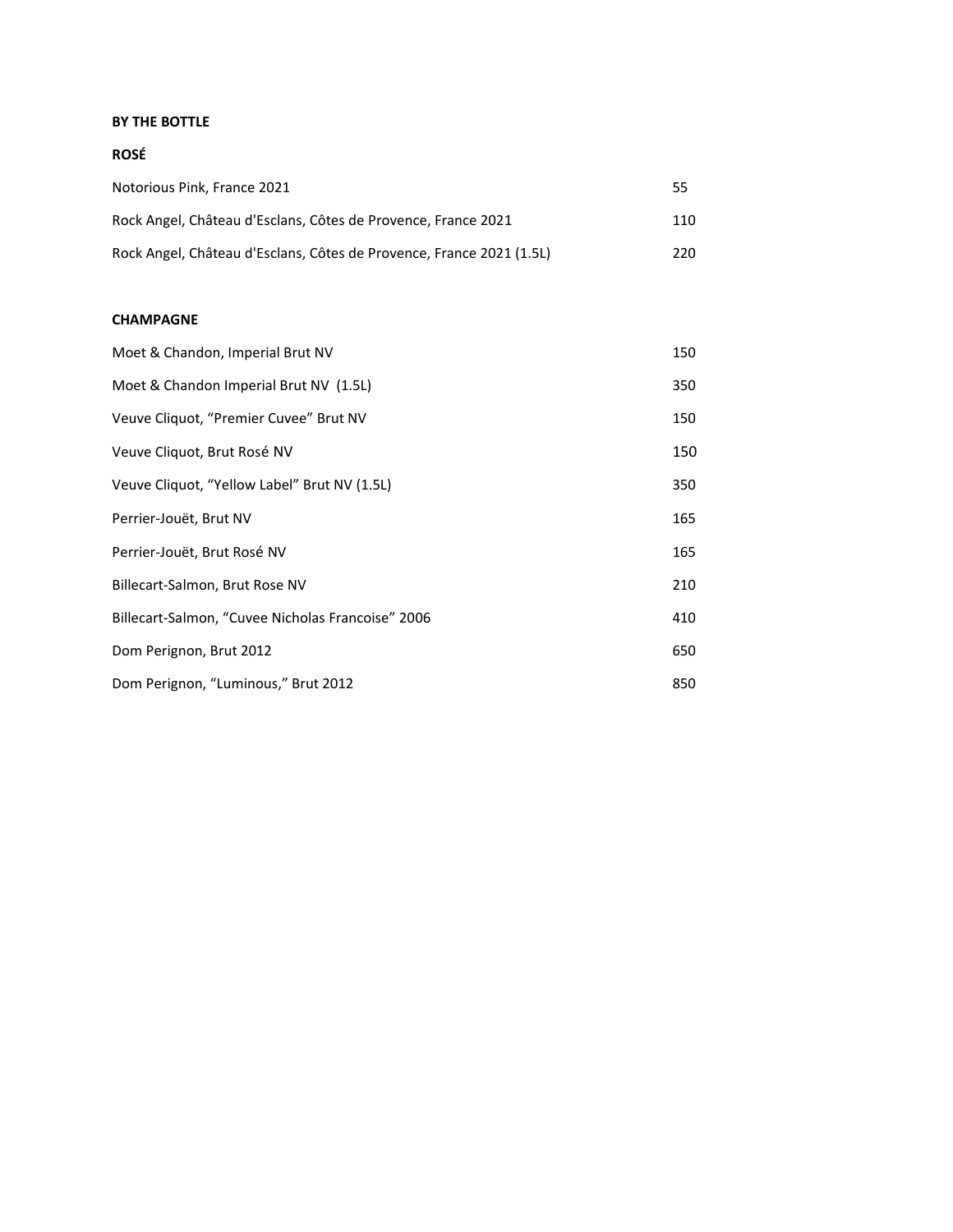## **WHITE WINE BY THE BOTTLE**

| <b>GREECE</b>                                                         |     |
|-----------------------------------------------------------------------|-----|
| Assyrtiko, Koutsoyannopoulos, Santorini '17                           | 80  |
| Assyrtiko, Koutsoyannopoulos, Santorini "Nikteri," '16                | 95  |
| Assyrtiko, Tselepos, Canava Chrissou, Old Vines, Santorini '20        | 85  |
| Assyrtiko, Sigalas, Santorini '20                                     | 100 |
| Assyrtiko, Gaia, "Wild Ferment, Santorini '20                         | 110 |
| Assyrtiko, Venetsanos, Santorini '18                                  | 115 |
| Assyrtiko, Hatzidakis, "Cuvee no. 15," Santorini '20                  | 140 |
| Xynisteri, Vouni Panayia, "Alina," Cyprus, '19                        | 60  |
| Vidiano, Douloufakis Winery, "Dafnios," Crete '19                     | 55  |
| Sauvignon Blanc/Assyrtiko, Biblia Chora, "Estate White," Pangeon, '18 | 65  |
| Malagousia, Gerovassiliou, Epanomi, '19                               | 80  |
| Semillon/Assyrtiko, Biblia Chora, "Ovilos," Pangeon '19               | 95  |
| Viognier, Gerovassiliou, Epanomi, '17                                 | 100 |
| Chardonnay, Gerovassiliou, Epanomi, '17                               | 105 |

# FRANCE

| Chenin Blanc, Domaine Ogereau, "Vent de Spilite," Anjou, Loire Valley '16 | 95  |
|---------------------------------------------------------------------------|-----|
| Chablis, William Fevre, Burgundy '19                                      | 80  |
| Chablis, Domaine Laroche, "Les Vaudevey," 1er Cru, Burgundy '19           | 130 |
| Montany, Les Tourelles de la Cree, 1er Cru, Burgundy '17                  | 75  |
| Vougeot, Domaine de la Vougeraie, "Clos du Prieure," Burgundy '16         | 245 |

### **OTHER WORLDLY WHITES**

| Riesling, Schloss Johannisberg, "Gelblack," Rheingau Germany '12 | -95 |
|------------------------------------------------------------------|-----|
| Gargenega/Trebbiano, Soave, Corte Sant'Alda, Veneto, Italy '18   | 65  |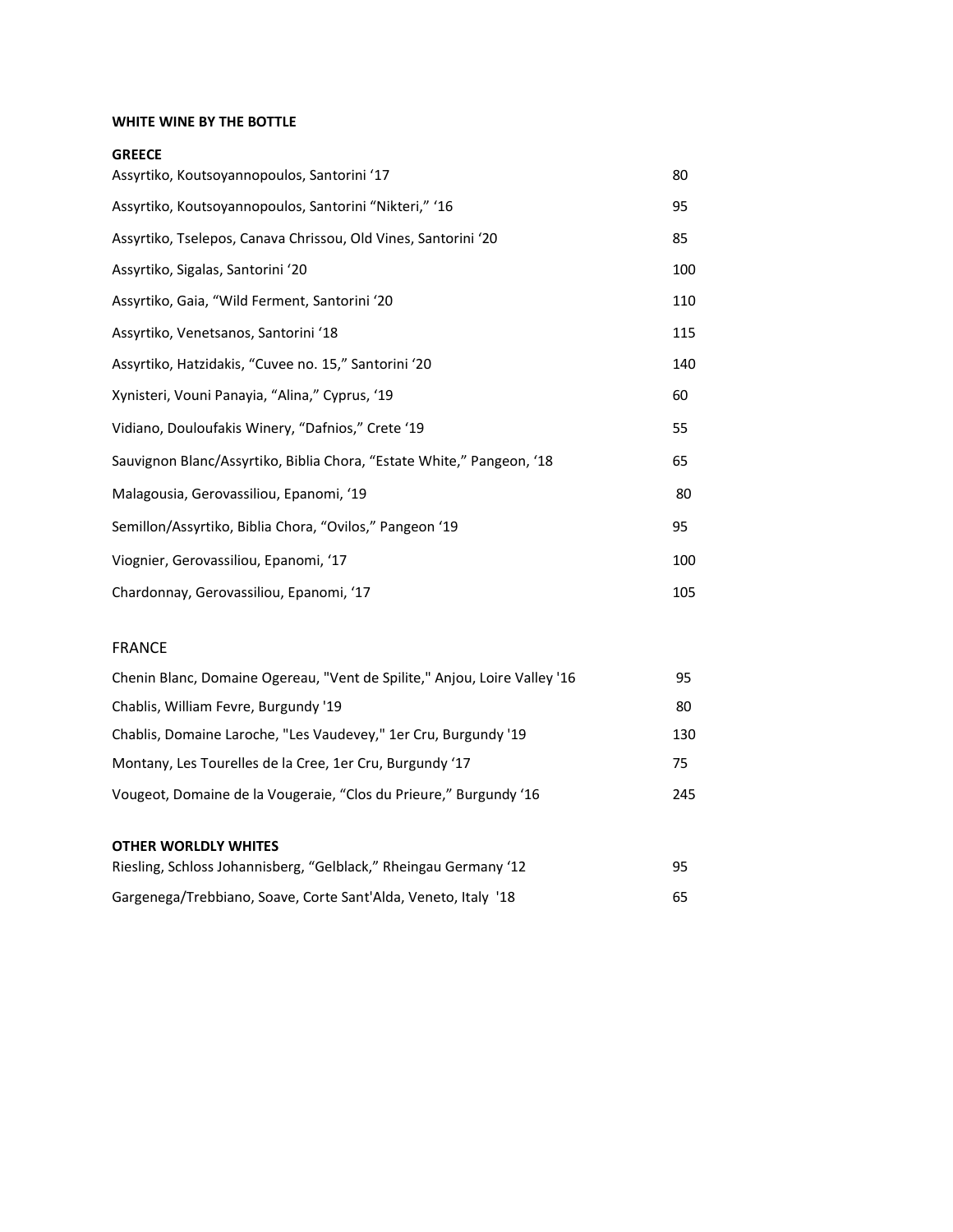## **WHITE WINE BY THE BOTTLE**

#### **CALIFORNIA**

| Sauvignon Blanc, Honig, Napa Valley '19                            | 70  |
|--------------------------------------------------------------------|-----|
| Sauvignon Blanc, Grgich Hills, Fume Blanc, Napa Valley '16         | 85  |
| Sauvignon Blanc, Cakebread, Napa Valley '20                        | 80  |
| Sauvignon Blanc, Trinchero, "Mary's Vineyard," Calistoga '20       | 65  |
| Chardonnay, Rombauer, Carneros, Napa Valley '18                    | 100 |
| Chardonnay, Staglin Estate, "Salus," Napa Valley '16               | 130 |
| Chardonnay, Joseph Phelps, "Freestone Vineyards," Sonoma Coast '17 | 135 |
| Chardonnay, Kistler "Les Noisetiers," Sonoma Coast '19             | 140 |
| Chardonnay, Frank Family Vineyards, Carneros '19                   | 105 |
| Chardonnay, Flowers, Camp Meeting Ridge, Sonoma Coast '14          | 220 |
| Chardonnay, Peter Michael, "La Carrière" Knights Valley '19        | 250 |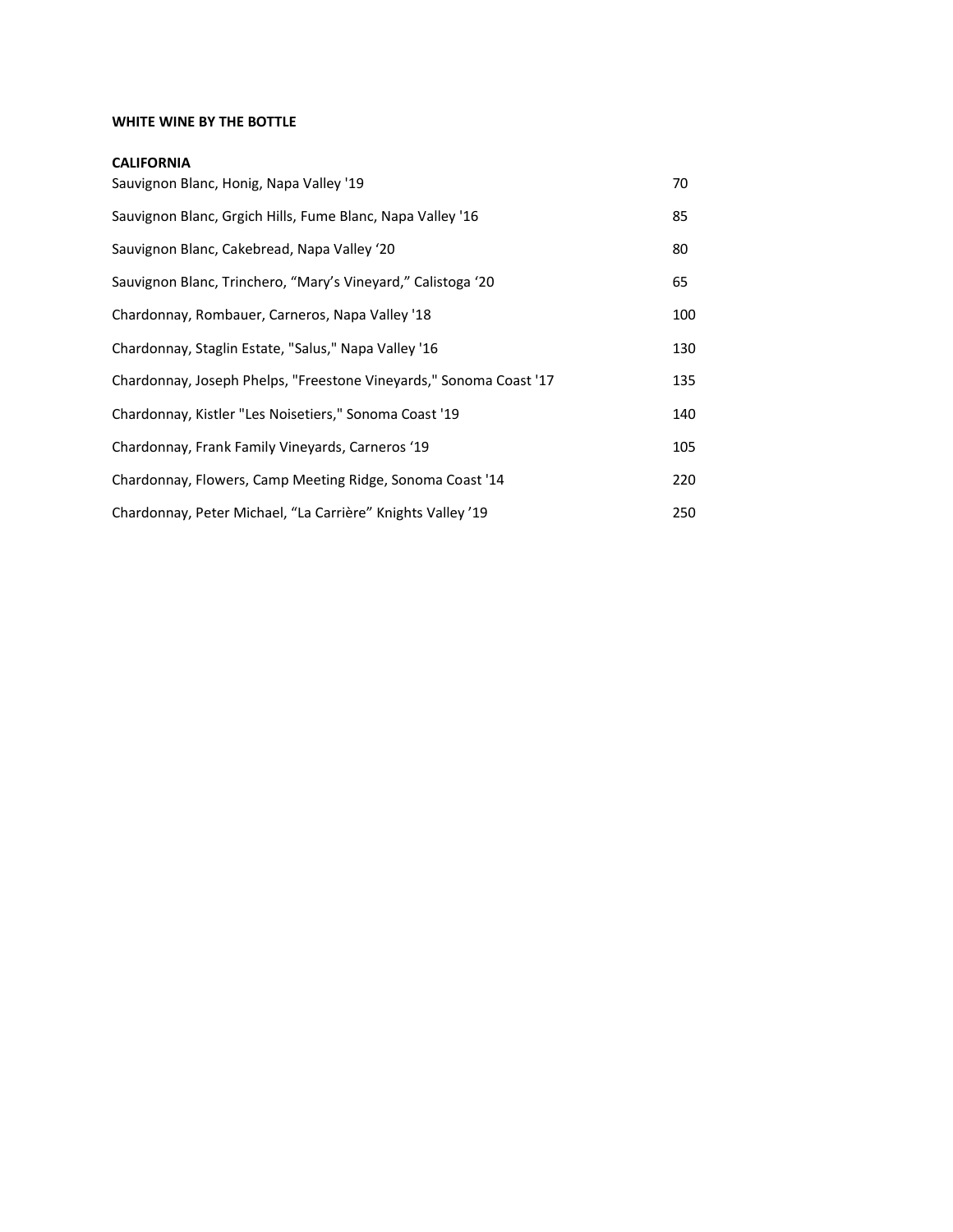## **RED WINE BY THE BOTTLE**

#### **GREECE**

| Cabernet Sauvignon, Costa Lazaridi, "Oenotria Land" Drama '18                     | 75  |
|-----------------------------------------------------------------------------------|-----|
| Cabernet Sauvignon/Limnio, Tsantali, "Abaton Gold Label," Macedonia '14           | 120 |
| Cabernet Sauvignon/Cabernet Franc, Nico Lazaridi, "Magic Mountain," Macedonia '12 | 175 |
| Cabernet Sauvignon Blend, Nico Lazaridi, "King of Dreams," Macedonia '08          | 195 |
| Xinomavro, Tatsis, "Old Roots," '17                                               | 85  |
| Xinomavro, Alpha Estate, Old Vines Reserve '17                                    | 95  |
| Xinomavro, Kir-Yianni, "Ramnista," Naoussa '16                                    | 85  |
| Syrah, Domaine Nerantzi, Macedonia '13                                            | 105 |
| Syrah Blend, Alpha Estate, "SMX," '18                                             | 80  |
| Agiorgitiko, Parparoussis, Reserve, Nemea '14                                     | 125 |
| Agiorgitiko, Papaioannou, "Microclima," Nemea '06                                 | 140 |
| Agiorgitiko Blend, La Tour Melas, "Cyrus One," Achnios '19                        | 100 |
| Agiorgitiko, Pavilou Estate, "Ammos Reserve Terre Leone," Nemea '17               | 105 |
| Agiorgitiko, Skouras, "Megas Oenos," Peloponnese '15                              | 85  |
| Mavrodaphne/Refosco, Mercouri Estate, "Cava," Letrina '13                         | 105 |
| Kotsifali/Syrah, Alexakis, Crete '15                                              | 65  |
| Liatiko, Oikonomou, "Sitia Red," Crete '04                                        | 140 |
| <b>ITALY</b>                                                                      |     |
|                                                                                   |     |

| Brunello di Montalcino, Val di Suga, Toscana '15                            | 150 |
|-----------------------------------------------------------------------------|-----|
| Super Tuscan, Piaggia, "Il Sasso, Toscana '19                               | 95  |
| Super Tuscan, "Tignanello," Toscana '18                                     | 350 |
| Barolo, Elio Altare Cannubi, Piedmonte '17                                  | 525 |
| Barbaresco, Musso, "Pora," Piedmonte '17                                    | 105 |
| Sagrantino, Arnaldo Caprai, "Collepiano," Montefalco, Umbria '14            | 105 |
| Aglianico, Ciani, Taurasi, Campania '09                                     | 105 |
| Amarone Della Valpolicella, Luigi Righetti, "Capitel de' Roari," Veneto '09 | 115 |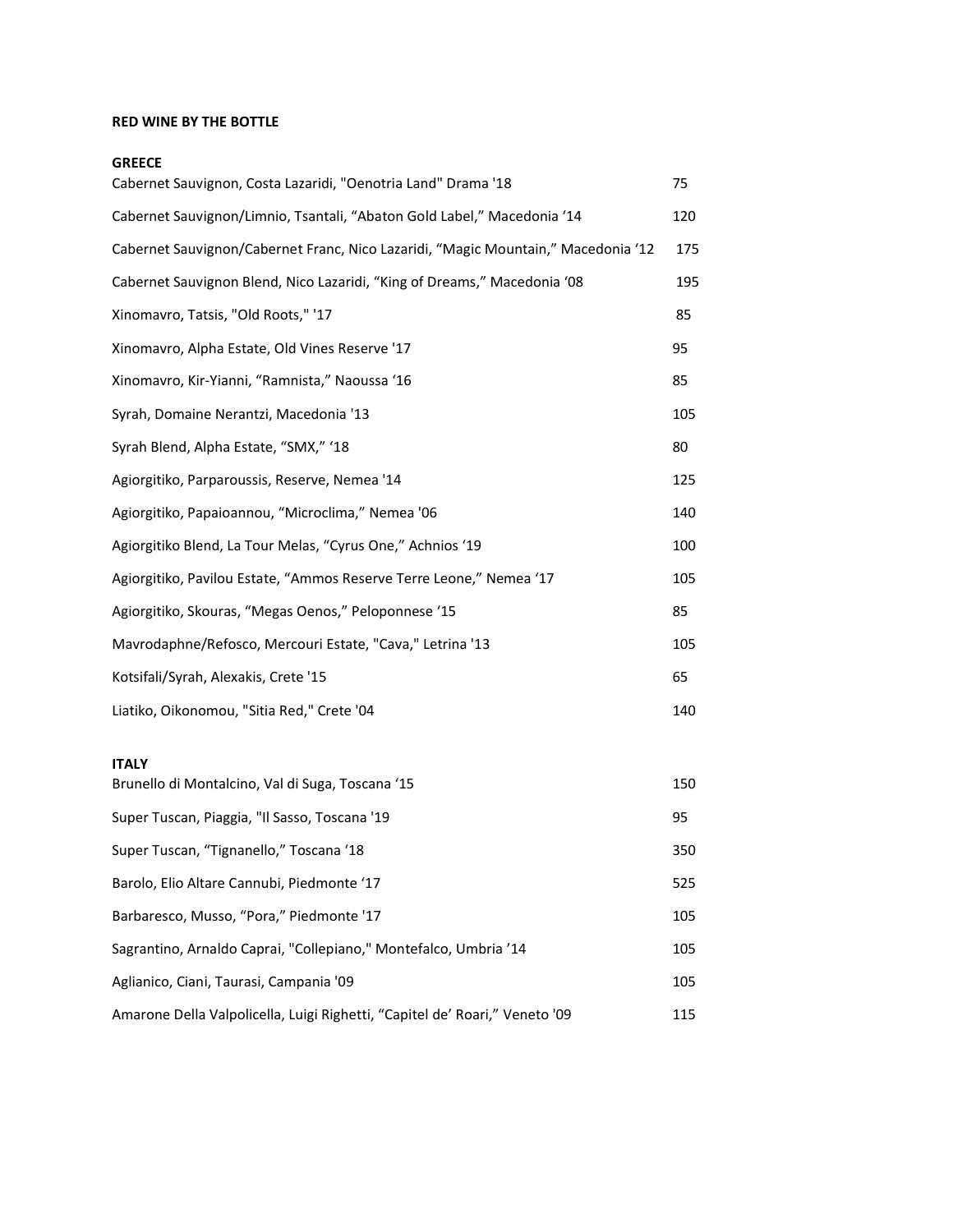### **RED WINE BY THE BOTTLE**

### **FRANCE**

| Nuits St. George, Domaine d'Larlot "Clos des Florets," 1er Cru, Burgundy '17                          | 275 |
|-------------------------------------------------------------------------------------------------------|-----|
| Morey St Denis, Lignier-Michelot, Burgundy '16                                                        | 205 |
| Syrah/Grenache, Chene Bleu, "Heloise," Vaucluse, Rhone Valley '12                                     | 185 |
| Pauillac, Echo de Lynch-Bages, Bordeaux '16                                                           | 170 |
| Pauillac, Chateau Lynch-Bages, 5eme Grand Cru Classe, Bordeaux '17                                    | 435 |
| St. Estephe, Château Cos d'Estournel, Bordeaux '11                                                    | 485 |
| Saint-Emilion, Château Du Parc, Grand Cru, Bordeaux '14                                               | 125 |
| <b>SPAIN</b>                                                                                          |     |
| Priorat, Familia Torres, Salmos '17                                                                   | 110 |
| Rioja, Familia Torres, Altos Ibericos Reserva '15                                                     | 70  |
| Rioja, Vinedos de Paganos, El Puntido Gran Reserva '07                                                | 165 |
| <b>CALIFORNIA</b><br><b>CABERNET SAUVIGNON</b><br>Cabernet Sauvignon, Black Stallion, Napa Valley '19 | 75  |
| Cabernet Sauvignon, Iron & Sand, Paso Robles '19                                                      | 70  |
| Cabernet Sauvignon, Justin, Paso Robles, '18                                                          | 100 |
| Cabernet Sauvignon Blend, Justin, "Isosceles," Paso Robles '18                                        | 220 |
| Cabernet Sauvignon, Stags' Leap, "Artemis," Napa Valley '18                                           | 150 |
| Cabernet Sauvignon, Silver Oak, Napa Valley '16                                                       | 350 |
| Cabernet Sauvignon, Caymus, Napa Valley '20                                                           | 245 |
| Cabernet Sauvignon Blend, Cain Five, Spring Mountain District '08                                     | 325 |
| Cabernet Sauvignon, Nickel & Nickel, "CC Ranch," Napa Valley '18                                      | 275 |
| Cabernet Sauvignon Blend, Flora Springs, "Trilogy," Napa Valley '18                                   | 235 |
| Cabernet Sauvignon, Napa Cellars, Napa Valley '18                                                     | 95  |
| Cabernet Sauvignon, Peter Michael," L'Esprit des Pavots," Knights Valley '16                          | 275 |
| Cabernet Sauvignon, Peter Michael," L'Esprit des Pavots," Knights Valley '18                          | 275 |
| Merlot, Rombauer, Napa Valley '18                                                                     | 125 |
| Red Blend, "The Prisoner," Napa Valley '18                                                            | 120 |